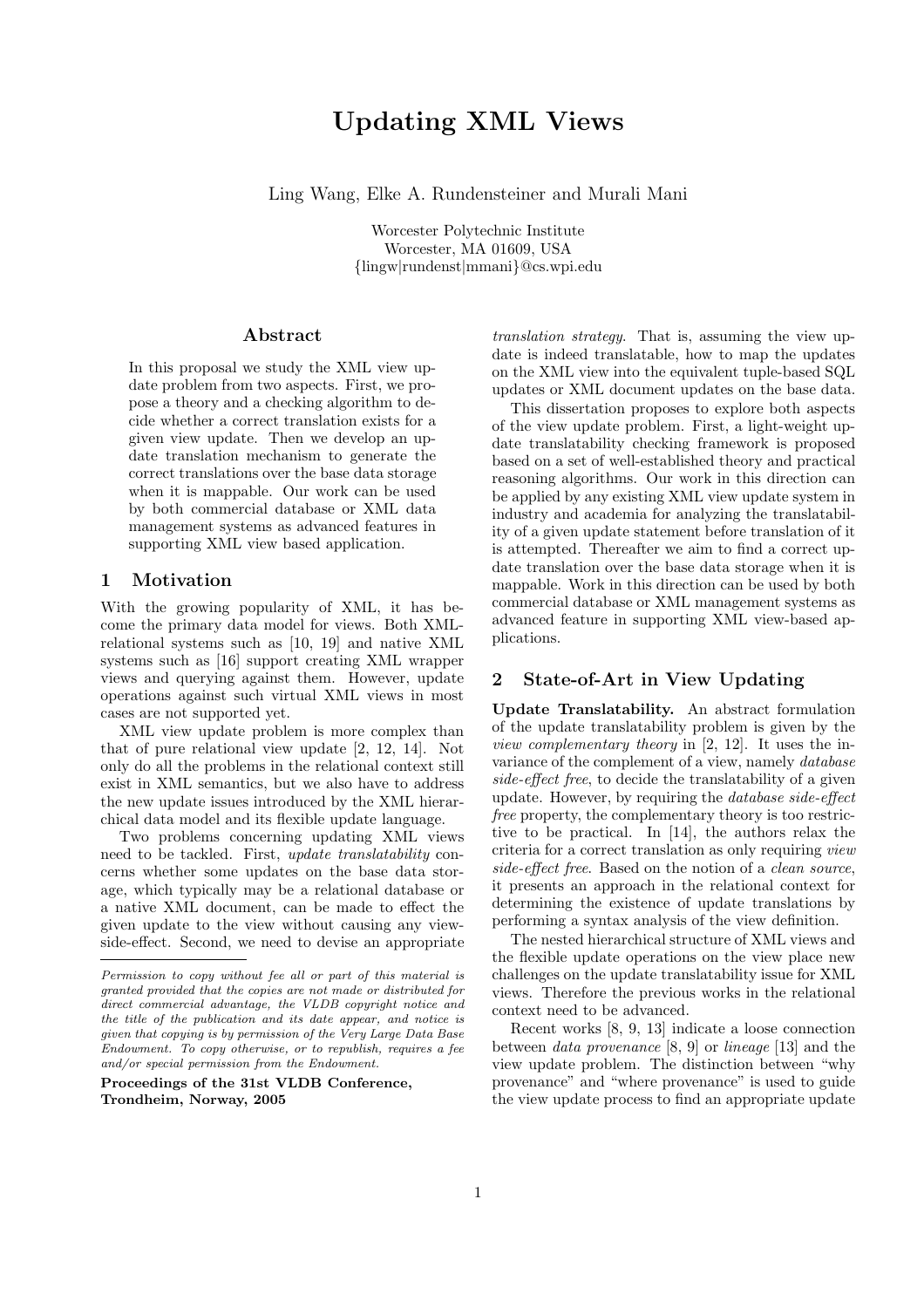| publisher |                                           |                                                                            |                                    |                 |                                              |          | $<$ DB $>$                                                                                                                                                                                                                                                             |                                                                                                                                                                                                                                                                                                                       |  |
|-----------|-------------------------------------------|----------------------------------------------------------------------------|------------------------------------|-----------------|----------------------------------------------|----------|------------------------------------------------------------------------------------------------------------------------------------------------------------------------------------------------------------------------------------------------------------------------|-----------------------------------------------------------------------------------------------------------------------------------------------------------------------------------------------------------------------------------------------------------------------------------------------------------------------|--|
|           | pubid<br>A01<br>A02<br><b>B01</b><br>book | pubname<br>McGraw-Hill Inc.<br>Simon & Schuster Inc.<br>Prentice-Hall Inc. |                                    |                 | Legend:<br>Primary.<br>$\Box$ Key<br>Non Key |          | <b>CREATE TABLE</b> publisher(<br>pubid VARCHAR2(10),<br>pubname VARCHAR2(100) UNIQUE NOT NULL,<br><b>CONSTRAINTS PubPK</b><br><b>PRIMARYKEY</b> (pubid))<br><b>CREATE TABLE book(</b><br>bookid VARCHAR2(20),<br>title VARCHAR2(100) NOT NULL,<br>pubid VARCHAR2(10), | <publisher><br/><math>&lt;</math>row<math>&gt;</math><br/><pubid>A01</pubid><br/><pubname> McGraw-Hill Inc. </pubname><br/><math>\langle</math>row&gt; <br/><math>&lt;</math>/publisher&gt;<br/><math>&lt;</math>book<math>&gt;</math><br/><math>&lt;</math>row<math>&gt;</math><br/><br/>hookid&gt;98001</publisher> |  |
|           | bookid title                              |                                                                            |                                    | pubid           | price                                        | vear     | price DOUBLE CHECK (price $> 0.00$ ),                                                                                                                                                                                                                                  | <title>TCP/IP Illustrated</title><br><pubid>A01</pubid><br><price>37.00</price>                                                                                                                                                                                                                                       |  |
|           | $t_1$ 98001                               | <b>TCP/IP Illustrated</b>                                                  |                                    | A <sub>01</sub> | 37.00                                        | 1997     | vear DATE.<br><b>CONSTRAINTS BookPK</b>                                                                                                                                                                                                                                |                                                                                                                                                                                                                                                                                                                       |  |
|           | $t_2$ 98002                               | Programming in Unix<br>Data on the Web                                     |                                    | A02             | 45.00                                        | 1985     | PRIMARYKEY (bookid),<br><b>FOREIGNKEY</b> (pubid)<br><b>REFERENCES</b> publisher (pubid))                                                                                                                                                                              | <year>1997</year><br>$\langle$ row $\rangle$<br>$<$ /book $>$                                                                                                                                                                                                                                                         |  |
|           | $t_3$ 98003                               |                                                                            |                                    | A01             | 48.00                                        | 2004     |                                                                                                                                                                                                                                                                        |                                                                                                                                                                                                                                                                                                                       |  |
|           | review                                    |                                                                            |                                    |                 |                                              |          | <b>CREATE TABLE review(</b><br>bookid VARCHAR2(20).                                                                                                                                                                                                                    | <review><br/><math>&lt;</math>row<math>&gt;</math><br/><bookid>98001</bookid></review>                                                                                                                                                                                                                                |  |
|           | bookid                                    |                                                                            | reviewid comment                   |                 |                                              | reviewer | reviewid VARCHAR2(3),<br>comment VARCHAR2(100),                                                                                                                                                                                                                        | <reviewid>001</reviewid>                                                                                                                                                                                                                                                                                              |  |
|           | $t_1$ 98001                               | 001                                                                        | William<br>A good book on network. |                 |                                              |          | reviewer VARCHAR2(10),<br><b>CONSTRAINTS BookPK</b>                                                                                                                                                                                                                    | <comment>A good book on network.</comment>                                                                                                                                                                                                                                                                            |  |
|           | $t_2$ 98001                               | 002<br>John<br>Useful for advanced user.                                   |                                    |                 |                                              |          | PRIMARYKEY (bookid, reviewid),<br>FOREIGNKEY (bookid)<br><b>REFERENCES</b> book (bookid))                                                                                                                                                                              | <reviewer>William</reviewer><br>$\langle$ row><br>$\langle$ review $>$<br>$<$ DB $>$                                                                                                                                                                                                                                  |  |

Figure 1: Relational Database of Running Example

Figure 2: Default XML View of Database in Fig. 1



Figure 3: XQuery Views over Relational Database in Fig. 1

translation. Their work has several similarities with ours, e.g., try to find the data trace (provenance) at the query syntax level. However, we utilize this data trace or provenance for a different purpose. The question that [8, 9] tries to answer is: given two equivalent queries that are rewritings of each other, when are the provenances guaranteed to be identical? Instead, we use the provenance to find a correct translation, if one exists, for a given update query.

Update Translation Strategy. Works in this direction are different from above. They assume all the view updates considered are translatable and focus on solving the ambiguity issue and finding the "best" translation. The update translation strategy has been studied for the Select-Project-Join views on relational databases [17, 18, 1]. These works have been further extended for object-based views in [4], when the view is anchored in a pivot relation and updates are specified only in those well-nested relations.

The update translation in XML views has also been explored to some degree in recent works such as [6, 7, 22] and commercial database systems [3, 11, 21]. Under the assumption that the given update is translatable, [6, 7] propose an update translation strategy for converting the XML view update into a relational view update. The main result of [22] is a proposal of an XQuery update grammar. It also studies the execution performance of translated updates.

However, none of these works consider any of the following basic questions: (i) what is the search space for possible optimized translations? (ii) Which is the most suitable one and how to identify it?

## 3 A Running Example

We now use an XML view defined over a relational database as an example to briefly illustrate that updates through XML views can be problematic.

Fig. 1 shows a relational schema and sample data,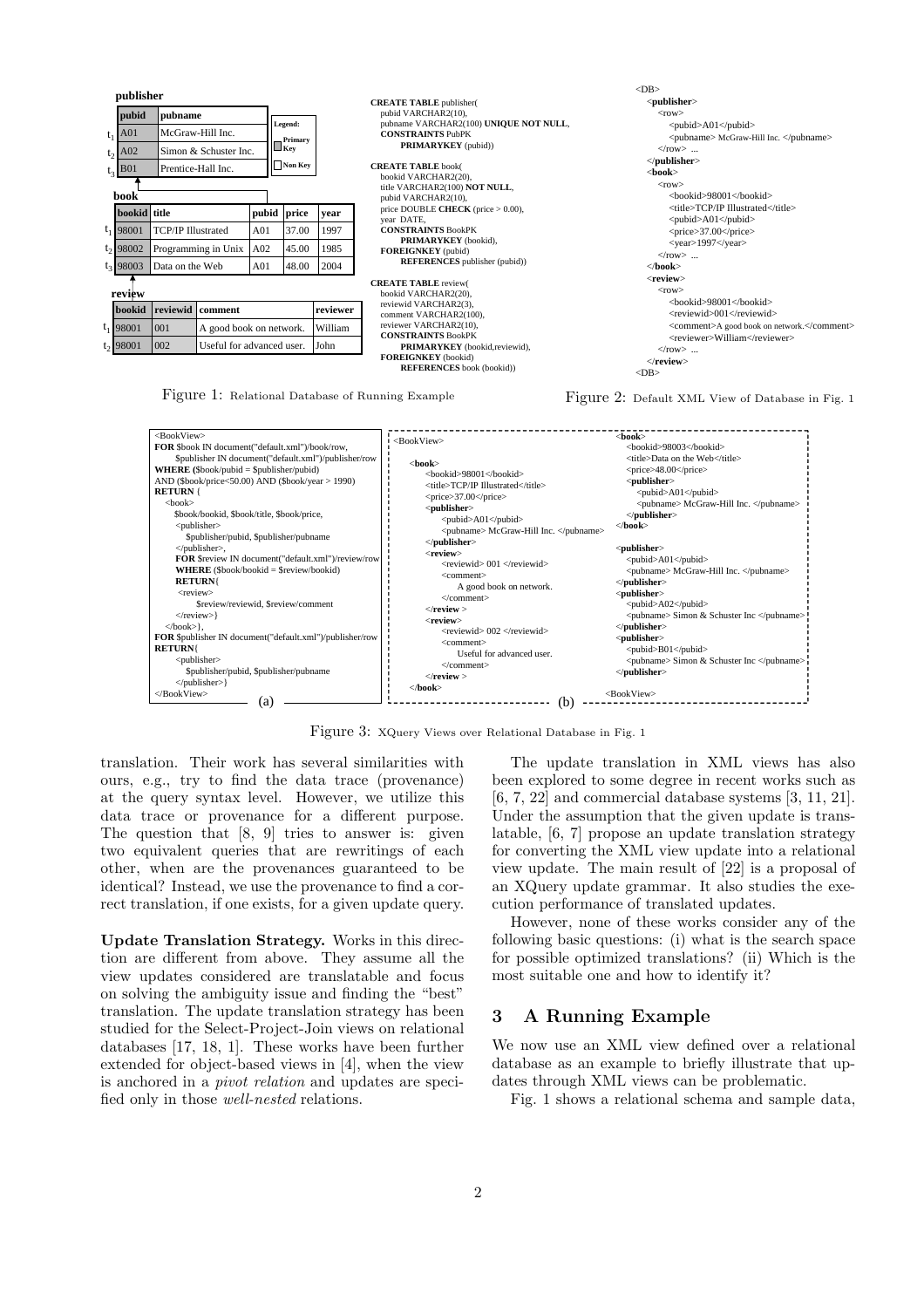which contains a list of publishers as well as their published books and corresponding reviews. Recent XML systems [10, 15] use a basic XML view, called default XML view, to define one-to-one relational-to-XML mappings (Fig. 2). On top of this default XML view, a view query defines user-specific XML wrapper views (Fig. 3a). Let's first consider several update operations.

Example 1 To delete only the title of a book is not valid since the title of the book relation is NOT NULL.

Example 2 To delete the publisher of the first book from the BookView is not translatable. The reason is there is a foreign key from book relation to the publisher relation in the underlying relational database. When the publisher is deleted, the corresponding book tuple has to be either also deleted, or the pubid of the book is replaced with NULL, depending on the deletion policy defined by the foreign key constraints. However, neither of these two are correct because they both would cause the corresponding book to no longer appear in the view. We thus say that this update is not translatable since it causes a view side effect in the form of an unintended view deletion.

Example 3 Inserting a new book into BookView with "bookid=98003" is not translatable since a book with the same bookid already exists in the book relation.

An update over a given view can be problematic for different reasons, such as violating constraints, causing view side effects or conflicting with the underlying data as shown by the three examples above. An update thus needs to be carefully checked before the translation starts to avoid translation costs, or even a faulty translation.

Example 4 Deleting the review of a certain book from the BookView is translatable. We can either delete the review tuple or replace the bookid with NULL. Both are correct translations.

The update translation system needs to (i) explore all the possible translations that satisfy some wellestablished criteria, and (ii) choose the one that is "as close as possible" to the original database state. That is, we would like to minimize the effect of the view update on the database.

## 4 Dissertation Objectives

In this proposal, we focus on the translatability and translation strategies of updates through the XML views, which wrap either relational or XML data. Fig. 4 shows the system framework of our proposed XML view updating system. The proposed techniques will be implemented and tested in our XML view management system Rainbow [26]. In particular, we focus on the following objectives.



Figure 4: The Framework of XML View Updating System

- Resolve the mismatch between the XML hierarchical view model and the base data model. The nested structure imposed by an XML view may be in conflict with the hierarchy explicitly or implicitly defined by the underlying base data model. In other words, if the base is relational, the constraints of the relational schema imply the base hierarchical structure. If the base is an XML document, its schema expresses the hierarchy. In either case, the base hierarchy can possibly conflict with the view hierarchy. This mismatch will affect the translatability of the view updates. In particular, the challenge arises from the fact that the XML view does not determine a unique relational database schema or XML document schema underneath, and so assumptions about the specific nature of the base data storage cannot be built into the view-update algorithm. Example 2 indicates the update translation problem caused by this mismatch.
- Handle flexible XML view updates. Compared to the fixed tuple-based update in the relational view update scenario, updates can be specified on any XML view element. New issues thus arise. As an example, XML views can be very complex and potentially contain data duplications, although the relational database can be normalized and the XML document conforms certain schema. The flexible granularity of XML updates thus could touch part of the duplication, while leaving others untouched. Such an update would not be translatable without any side effect.
- Support efficient order sensitive update translation. The user can insert a new element into or delete an existing element from certain position of the XML view. This order-sensitive update translation is a problem specific for XML views, because both relational and the object-oriented data model thus far have not covered ordered models. We plan to support order sensitive updates not only for translatability analysis but also for efficient order handling techniques beyond the general order sensitive XQuery processing.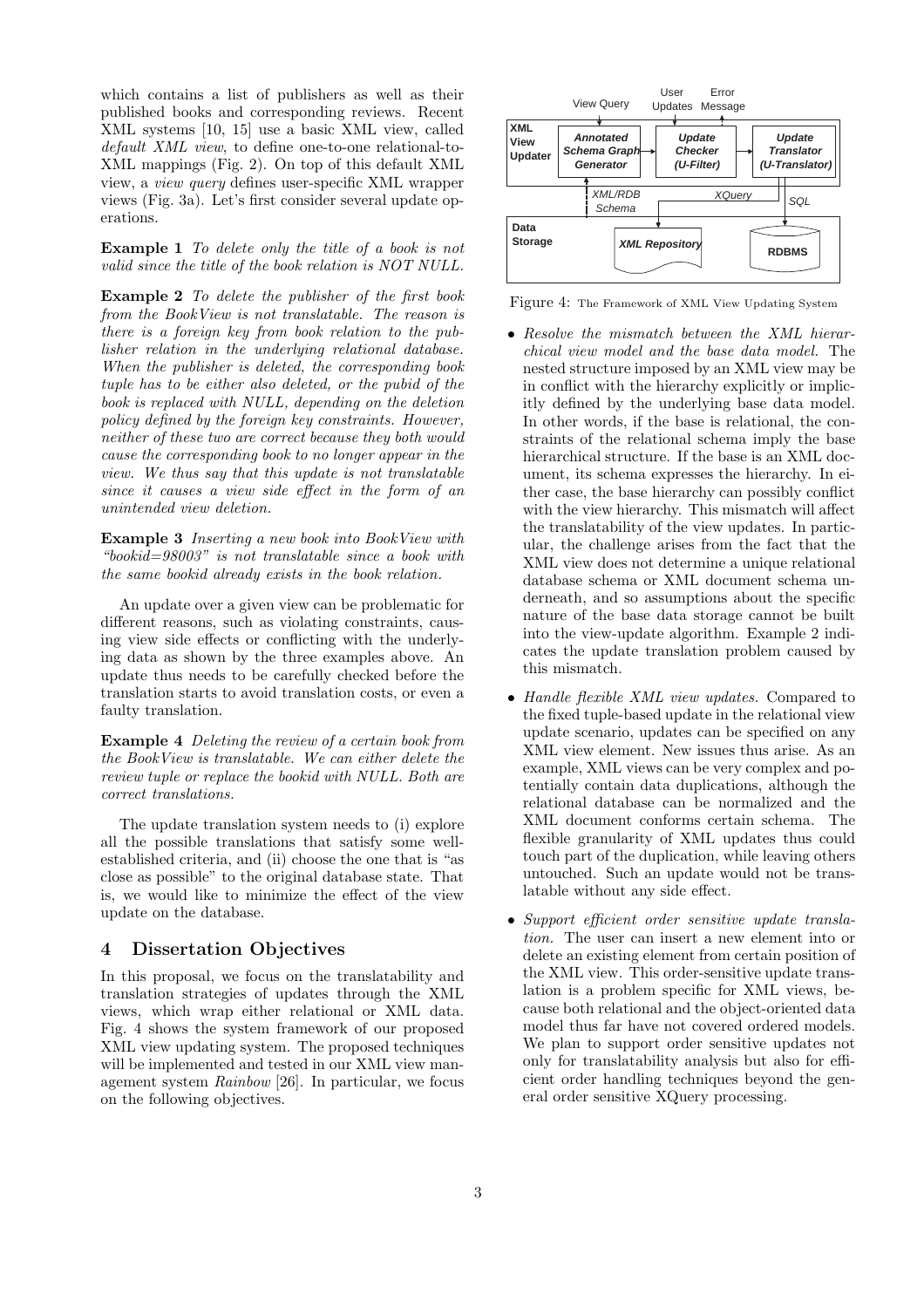## 5 Update Translatability Issue

In this direction, we propose a fundamental theory and practical algorithms to determine whether a given update over the XML view is indeed translatable.

#### 5.1 Theoretical Foundation

We first need a theory that characterizes precisely the conditions under which a mapping from XML view updates into updates on the base data storage is correct, be it XML or relational model.

For this purpose, we propose the concept of source for a given XML view element, which characterizes the search space of all potential correct update mappings. Then based on the idea of the clean source, we propose a clean source theory as criterion to determine whether a given view update mapping is correct.

This theory is a natural extension of the earlier work from the relational context [14], but now emphasizes the new challenges defined by the XML data model. These challenges are caused by two facts. (i) The potential conflicts between the hierarchies of XML views and the underlying relational or XML database exist. (ii) Duplicates are rather common in XML views which is a major reason of causing update not translatable.

We expect our clean source theory to serve as a solid theoretical foundation for developing practical algorithms towards update translatability checking.

### 5.2 Light-weight XML View Update Checker

We propose a lightweight view update checking framework called U-Filter. To check whether a view update is translatable, U-Filter first performs two steps of schema-level (and thus very inexpensive) checking. Only when necessary, more expensive checking requiring the base data to be accessed is employed.

The first step, called update validation, identifies whether the given view update is valid according to the view schema. This view schema can either be predefined or be inferred from the view definition query and the base relational schema knowledge. Given that a lot of work has already been done in the literature on schema validation [5, 20], here we focus on two questions closely related with the view update issue: (i) How to extract the view schema from the view query and the relational schema? (ii) Which constraints should the validation procedure consider? The problem in Example 1 is identified by this first step.

In the second step, called schema-driven translatability reasoning, any update determined to be valid by Step 1 is further examined. Here the potential view side effects are checked, which can be caused by different reasons, including foreign key constraints conflicting with the view structure or base data duplication in the view. This compile-time check only utilizes the view query and the relational schema. Example 2 is identified here.

Updates identified as translatable by the previous two steps could potentially still conflict with the base data. For instance, in Example 3,  $u_3$  survives the first two steps, but is found not to be translatable. In our third step, the run-time *data-driven translata*bility checking, such conflicts will be identified by issuing probe queries. This check can only be resolved by examining actual base data. This is typically rather expensive. Hence it is practical to employ this only at last, when the prior check steps have been considered and the update passes these filters.

Moreover, for an order-sensitive XML view specified using a FLWOR expression, an order-sensitive update can delete an existing view element in a certain position or insert a new view element into a certain position of the view. This update can cause new datarelated update translatability issues in terms of the update position itself being defined. Special orderspecific probe query are utilized to verify the legacy of the deleting or inserting position.

### 5.3 Research Progress

As preliminary work thus far, we have proposed and proven the general update translatability theory for XML views published over a relational database [24]. An initial study of the update translatability of XML views over the relational database in the "round-trip" case is done in [23]. The round-trip case is characterized by a pair of reversible lossless mappings for (i) loading the XML documents into the relational database, and (ii) extracting an XML view identical to the original XML document back out of it. We prove that any valid update operation over such XML views, given a valid pair of round-trip mappings, is always translatable.

We will continue to explore the update translatability checking approaches for both relational databases and XML documents. We aim to develop a complete theory and establish practical algorithms for the update translatability issue.

## 6 Update Translation Strategies

Now assuming the view update is indeed translatable, the question remains how best to translate the updates on the XML view into the equivalent tuple-based SQL updates or XML document updates on the base data. This requires understanding the ways in which individual view update requests may be satisfied by updates over the underlying data storage. In some cases, there will be precisely one way to perform the database update that results in the desired view update. However, in most other cases, the new view state may correspond to many database states. Consequently, the question of choosing a view update translator arises. Of these database states, we would like to choose one that is "as close as possible" under some measure to